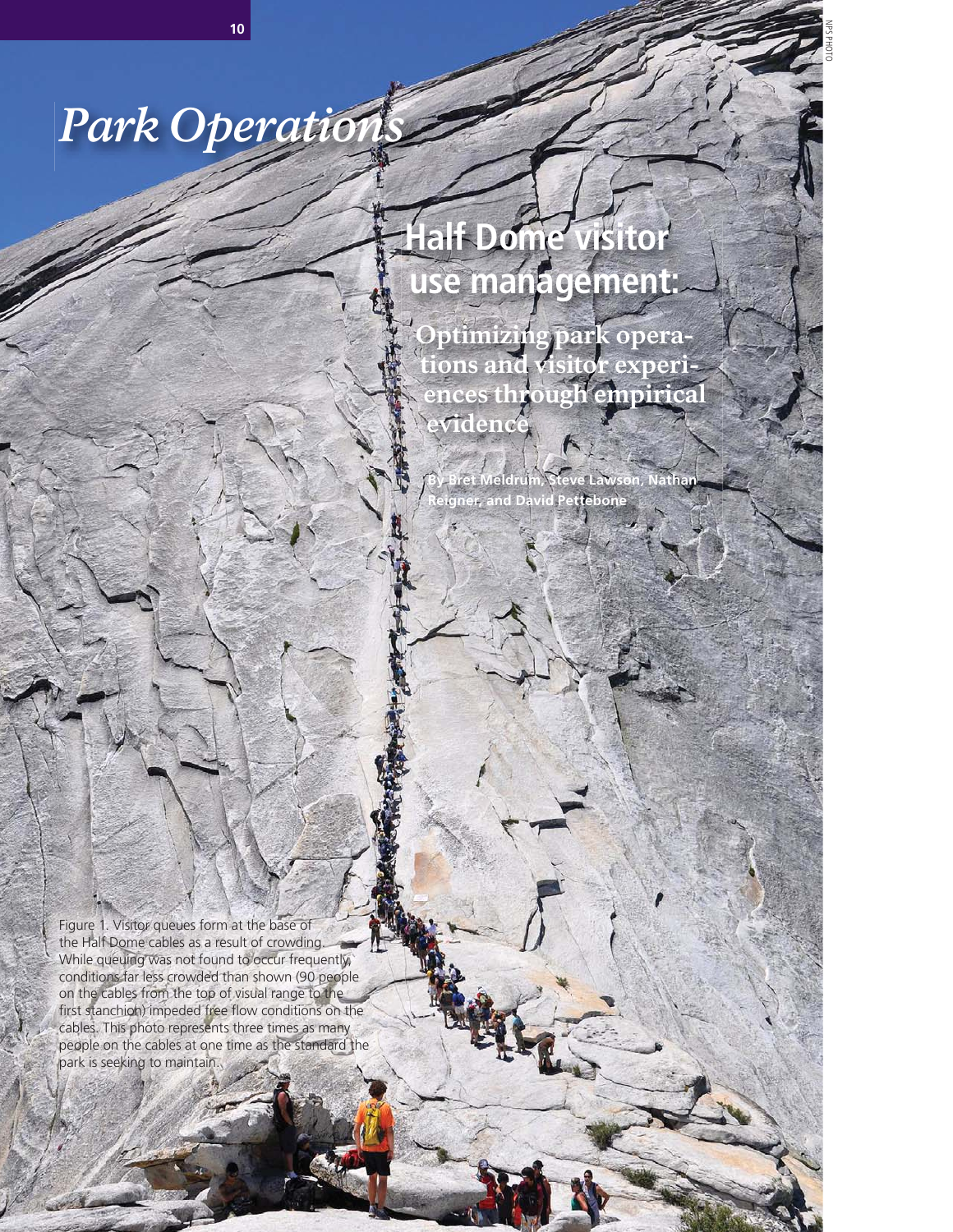**YOSEMITE NATIONAL PARK IS RECOG-**<br>
nized for its towering granite cliffs and<br>
surreal waterfalls. Located in the Sierra nized for its towering granite cliffs and Nevada of California, the park is also renowned as a popular recreation destination that at times experiences high levels of visitation. While the experiences of most visitors are concentrated in the easily accessible areas of Yosemite Valley, high levels of visitor use are also documented on wilderness trails (Broom and Hall 2010), including the Half Dome Trail (HDT) (fig.  $1$ ).

The HDT hike has long been the setting of an iconic experience in Yosemite National Park. The trail leads visitors up the only route accessing the summit without technical climbing. The hike is 16 miles (26 km) roundtrip ascending 4,000 ft (1,219 m), and is a committed undertaking that culminates with the last 400 ft (122 m) of the ascent exposed and on the Half Dome cables (figs. 1 and 2). This structure consists of pairs of heavy gauge cables approximately 32 inches apart secured to the rock surface at varying intervals of 82 to 296 feet (25–90 m) in length. The cables are suspended by stanchions that vary from waist to shoulder height and provide handholds, while boards anchored to the stanchions afford footing (fig. 2 inset). The cables form a corridor that facilitates travel to the summit of Half Dome. The structure is typically installed by the trail crew in mid-May and available for use through mid-October, dependent upon weather.

In recent years this hike has transformed from what was historically thought to be a multiday wilderness experience to an epic day hike for most visitors, with an increasing number of search-and-rescue incidents. Fourteen falls and four deaths have been recorded in the vicinity of the Half Dome cables since 1969, with eight incidents occurring since 2006. Most of these falls were caused by weather events resulting in wet surfaces, but three falls occurred when the cables were down while one happened under crowded conditions.

Iconic park destinations can require extensive operations to minimize the effects of crowding, manage traffic, improve safety, protect wilderness values, and provide search and rescue services. This article illustrates and outlines a process in support of science-based decision making to manage visitor

#### **Abstract**

The Half Dome Trail (HDT) hike has long been the setting of an iconic experience in Yosemite National Park. The trail takes visitors up the only route accessing the summit without technical climbing. Over time, it has transformed from a historic multiday wilderness experience to an ambitious, and frequently epic, day hike. This 16-mile (26 km) hike ascending 4,000 ft. (1,219 m) is a significant undertaking that ends with the last 400 ft (122 m) of the ascent exposed and on a cables structure. In recent years as visitation has increased, numerous search-and-rescue incidents have taken place on and around the cables. This trend led park management to investigate visitor use on the trail system leading to Half Dome, including behaviors on the cables. This article describes a series of scientific investigations applied to inform and further frame management of visitor use along the HDT. Notably, results from visitor use measurement, simulation modeling, and monitoring of visitor movements provide a basis for standards that frame acceptable conditions.

#### **Key words**

day use permits, recreation allocation, recreation carrying capacity, safety, sciencebased decision making, simulation modeling, social science, visitor experience, visitor use management



Figure 2. The exposed section of the Half Dome Trail leads from the subdome to the summit. This route consists of pairs of heavy gauge cables approximately 32 inches apart secured to the rock surface at varying intervals.

use on the Half Dome Trail. The cables section of this trail does present an additional opportunity to frame visitor experience with safety as the biggest driver in determining daily use levels. This investigative process provides rationale for decision making that maintains high-quality visitor experiences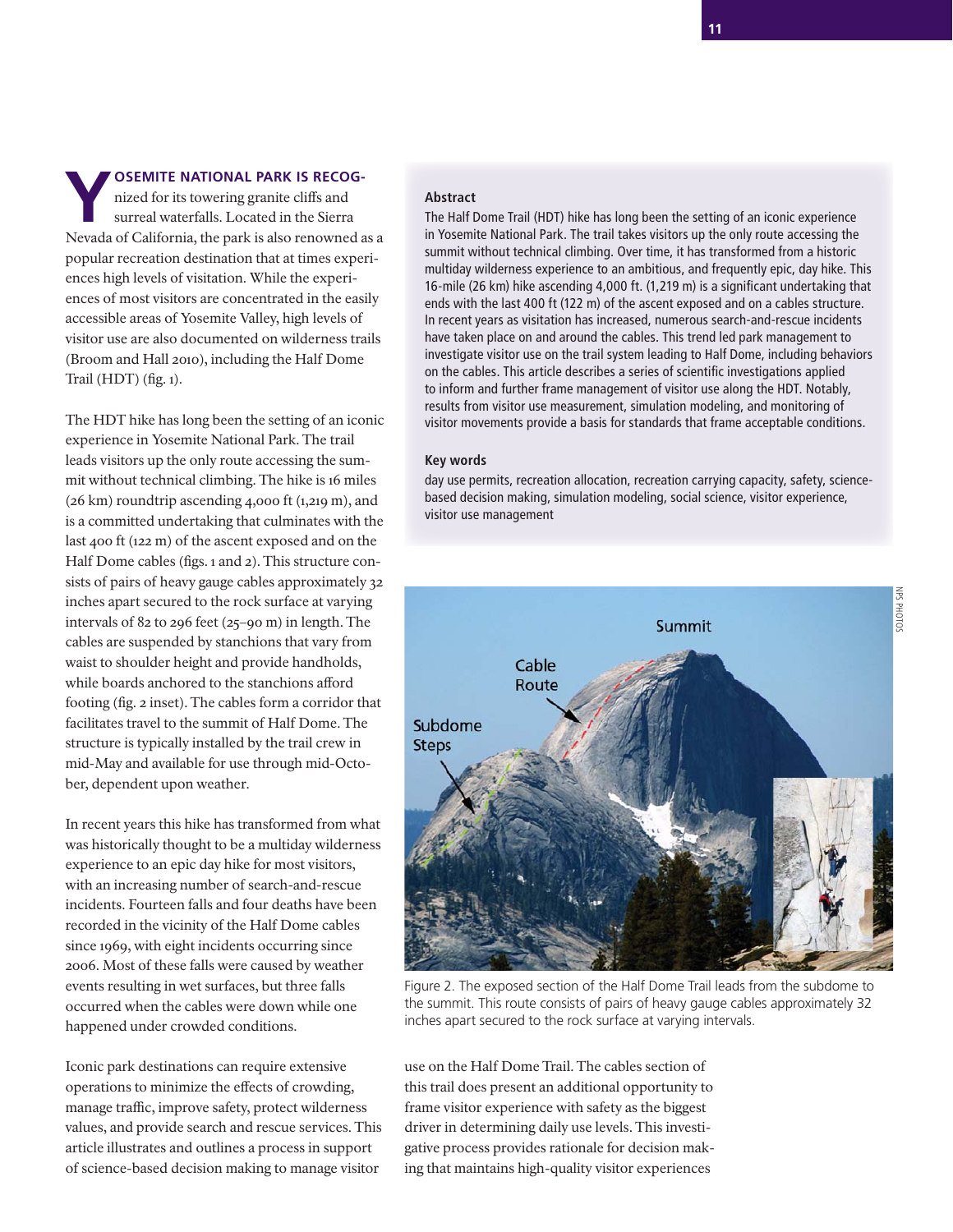**12**

**Providing for free-flow conditions along the** *cables route is within the control of park management and is beneficial for maintaining quality visitor experiences. Freedom of movement on the cables reduces unnecessary fatigue and allows visitors better control over their own adventure and risk.*

> and is designed to withstand public scrutiny. The defining elements of this process are issue identification, scientific investigation, interim management measures, park planning commitments, monitoring, and operational refinements.

#### **Visitor use research**

In 2008, we established descriptive and evaluative research components to better understand visitor use and experience on the HDT. The descriptive component quantifies spatial and temporal characteristics of visitor use on the trail. These characteristics include trail use levels in terms of hikers, people at one time (PAOT) using the Half Dome cables, travel times for visitors ascending and descending the cables, and visitor densities on the Half Dome summit and subdome area (see fig. 2). The evaluative component focuses on visitors' perceptions of crowding, risk, and safety on the cables (Manning 2011; Graefe et al. 2011). These data were collected via surveys administered on-site after visitors descended from the Half Dome summit area using a combination of written descriptions and visual simulations of a range of conditions on the cables route.

An initial focus of the research was to determine experiential and use conditions on the cables associated with various daily trail use levels. Results of the evaluative survey using visual simulations of PAOT on the cables suggest visitors were willing to tolerate up to 70 people on the cables at one time. This could be called the "visitor informed crowding standard." The descriptive component of the study identifies distinct patterns between PAOT on the cables and the amount of time visitors took to ascend the cables. When more than 30 PAOT were observed on the cables route, visitors began taking significantly longer to ascend and descend the cables, oftentimes as a result of being delayed by others. This could be called the "travel time standard" (Lawson et al. 2009). Increasing time spent on the cables, particularly caused by crowding, reflects the visitor safety and experiential quality concerns that underlie this study and the subsequent park management actions. To facilitate free-flowing conditions for safety and experiential qualities, the travel time standard was selected by park management. Using the relationship between PAOT on the cables and counts of hikers on the HDT, a range of daily use levels for various PAOT amount can be estimated.

We developed a pedestrian simulation model to better understand the issue of visitor movement and the result of a few key variables of interest collected through direct observation, repeat photography, automated trail counter equipment, and survey research. This planning tool allows for a greater degree of management understanding of operational and environmental scenarios. Simulation models are flexible, responsive, and predictive planning tools that can inform decision making more than purely statistical models can provide (Cole 2005). Simulated use scenarios by the model explain issues that cannot be directly observed in real life, under current management. A range of daily use levels were simulated for various management scenarios including open use, permit systems, evacuation scenarios, and special equipment requirements. Model outputs provide system measures comparable to management objectives, the 30 PAOT travel time standard in this case. Results of the simulation modeling scenarios provide additional insight into the managerial feasibility of a variety of operational considerations pertaining to field staffing, reservation system capabilities, and emergency evacuation scenarios. Through the simulations, park management decision makers were able to better understand the likely implications associated with any alternative before making a selection.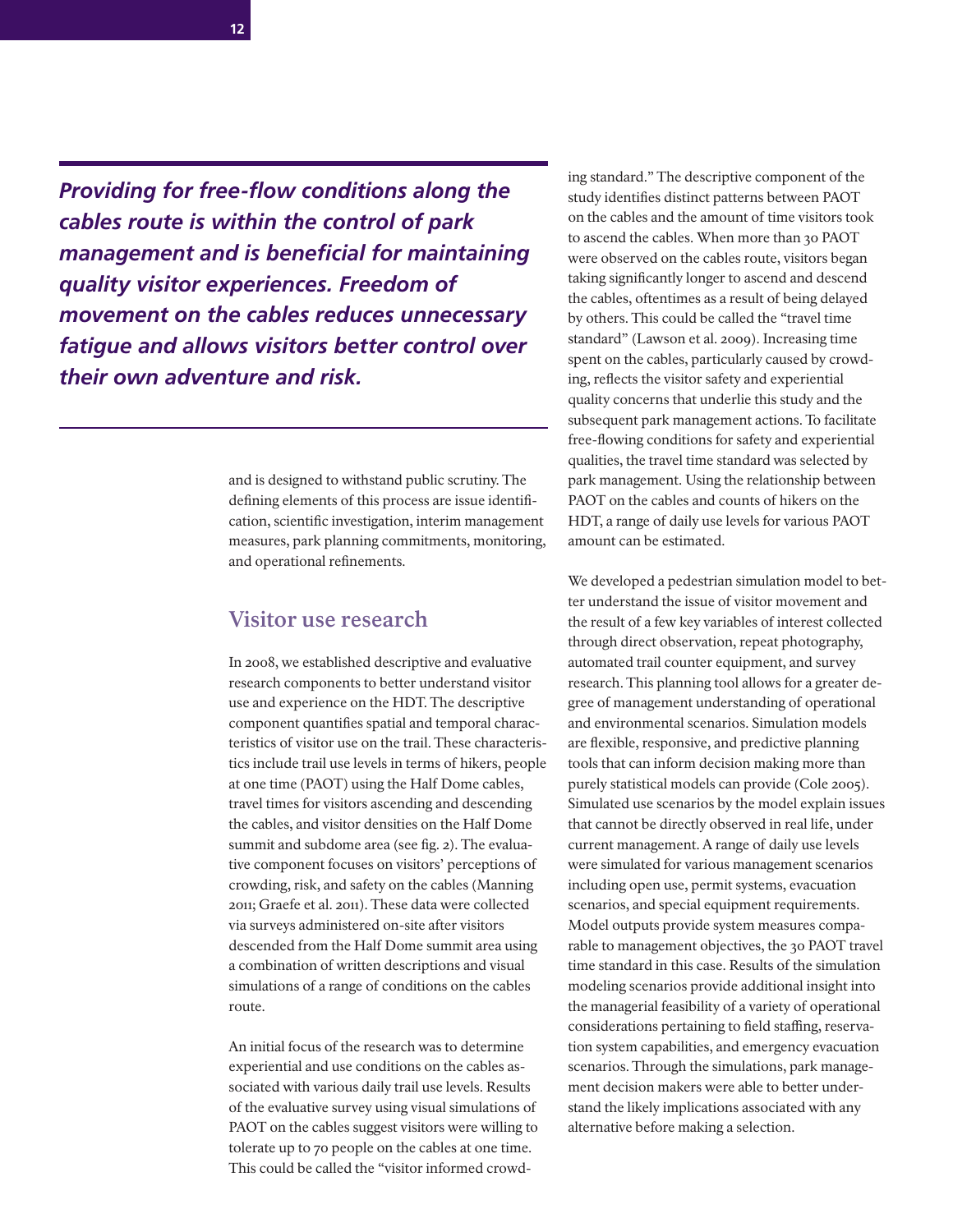## **Management action**

Results from the descriptive research and simulation modeling suggest that a range of 300–400 people per day could hike the HDT while maintaining park management objectives associated with freedom of movement on the cables. Park managers instituted an interim daily use limit of 400 people under the Superintendent's Compendium for Fridays, Saturdays, Sundays, and federal holidays in 2010. Initial regulations sought to minimize the burden on visitors as much as possible through the permit process. Concurrently the park committed to an environmental assessment under National Environmental Policy Act and to monitor visitor use on the Half Dome cables with the new daily visitor use limit. The decision to implement these regulations was publicly contentious, but communicating the findings of crowding conditions from the 2008 (Lawson et al. 2009) study and the recent series of falls on the cables helped the decision withstand public scrutiny.

To allocate the 2010 daily limit, Yosemite developed a permit system on the Web site recreation. gov, the same contracted provider that allocates campground reservations for the Department of the Interior. Though establishing use limits for each day of the week was considered, park management decided instead to limit access only on known highuse days of the week and monitor the results. This strategy allowed for a communication emphasis on the pragmatism of visitor use management while recognizing the importance of recreation access. It also allowed the 2010 visitor use monitoring efforts to document the extent of visitor displacement from weekends to weekdays resulting from the new permit system.

Follow-up monitoring of visitor use conditions on the HDT in 2010 revealed that while use declined significantly from Friday to Sunday, it increased from Monday through Thursday (fig.  $3$ ). In light of these results, we concluded that visitor demand for Half Dome is certainly flexible enough to accommodate weekday travel, and in 2011, managers applied a seven-day interim permit system allowing 400 people per day to address this documented recreation displacement with the three day/week permit system.



540 564

447

390

Figure 3. Mean daily visitation over study years 2008 and 2010 (applicable federal holidays removed).

This incremental modification in the permit process serves as an example of and argues a need for adaptive management. Visitor use response to management actions cannot always be known before such decisions occur. Instituting a weekend and holiday permit system was thought to be the least disruptive to visitors as we sought to understand effects from the new management actions (fig. 4, next page). Without documenting changes in visitor use across years, park management cannot assess the efficacy of their actions in maintaining standards and achieving safety and experiential quality.

## **Conclusions**

200

275

406 409

732

400

600

800

People

1,000

1,200

Half Dome visitor use research conducted in 2008 (Lawson et al. 2009) and replicated via monitoring in 2010 (Pettebone et al. 2011) has provided a clearer understanding of visitor use, experience, and safety issues at an iconic and complex recreation setting. This approach establishes a basis for visitor use management decision making through examining



2010 (post-permit) 2008 (pre-permit)

729

458

273

532

.<br>365

1,016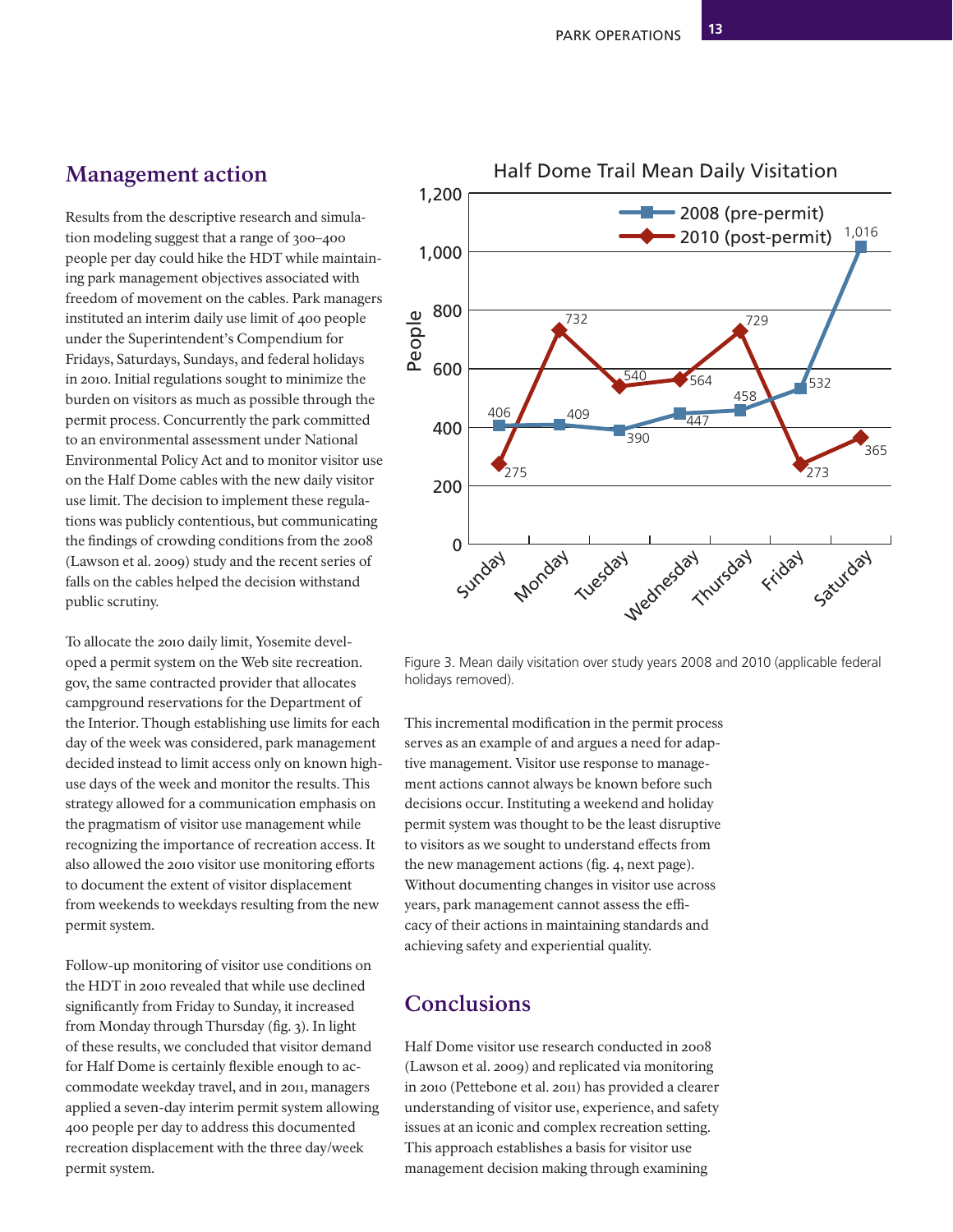**14**



Figure 4. A park ranger checks permits at the base of the subdome to enforce the daily recreation allocation.

and simulating relationships between visitor use levels and variables relevant to visitor experience and management operations. The investigation allows crowding to be addressed through scientifically defensible means, a practice becoming increasingly more prudent in high visibility parks. Providing for free-flow conditions along the cables route is within the control of park management and is beneficial for maintaining quality visitor experiences. Freedom of movement on the cables reduces

unnecessary fatigue and allows visitors better control over their own adventure and risk. The known increases in daily use levels have been positively correlated with delays in travel times on the cables. This research development through statistical regression and simulation modeling allows the park to consider a range of daily visitor use levels that ensure freedom of movement on the most constraining experiential aspect of the HDT, the cables.